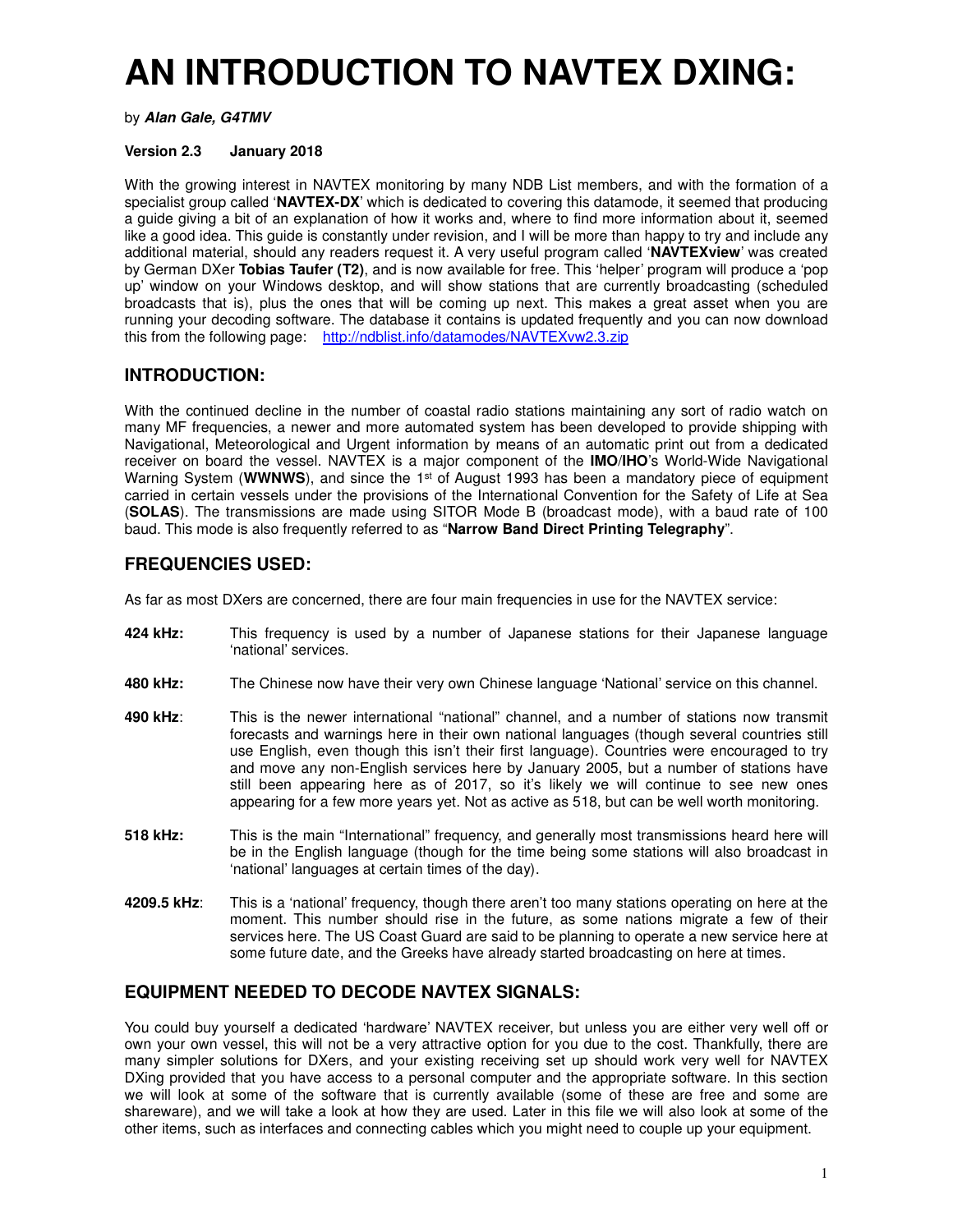# **NAVTEX DECODING SOFTWARE:**

A number of useful freeware and shareware programs can be downloaded from the Internet, and these are listed below in alphabetical order rather than in any order of preference, if you know of any more that I've missed please do let me know about them:

| <b>MultiMode:</b>       | Decoders designed purely for Macintosh users are very rare, but this one<br>produced by Black Cat Systems, and going under the name of<br>"Multimode" should show that Mac users haven't been completely<br>forgotten. This program will not only decode NAVTEX signals, but DGPS as<br>well, and other modes covered by this also include: Morse Code (CW),<br>RTTY, FAX, SSTV, SITOR-B, NAVTEX, PACKET, ACARS, PSK31 and<br>ALE. Not being a Mac owner I have not had a chance to try this out<br>personally as yet, but from comments I've heard it does work very well with<br>both NAVTEX and DGPS, so is worth considering if you run a Mac.                        |
|-------------------------|---------------------------------------------------------------------------------------------------------------------------------------------------------------------------------------------------------------------------------------------------------------------------------------------------------------------------------------------------------------------------------------------------------------------------------------------------------------------------------------------------------------------------------------------------------------------------------------------------------------------------------------------------------------------------|
| <b>DSCdecoder:</b>      | This program comes from the COAA stable, and will also decode DSC<br>signals as well as DGPS and NAVTEX. It is excellent for decoding DGPS<br>signals - probably the best of the DGPS decoders currently available, but it<br>does also decode NAVTEX signals as well, though the interface isn't quite<br>as user friendly in this mode as some of the other decoders on the market.<br>This is a shareware program, but can be downloaded on 21 day free trial<br>basis, and is fully working during this period.                                                                                                                                                       |
| <b>FLDIGI:</b>          | This free program was designed to cover many of the popular (and some<br>not so common) Ham Radio datamodes, but now also has a<br>NAVTEX/SITOR B option as well. Simple to use, just click on the signal<br>trace when it appears on the waterfall display and away you go.                                                                                                                                                                                                                                                                                                                                                                                              |
| <b>HOKA CODE300:</b>    | This is another multi-mode decoder program, but unlike most of the others<br>is extremely expensive, and probably not the one to buy unless you are<br>very wealthy. It does decode a great many other modes though, and its<br>'SITOR' function will handle the NAVTEX signals no problem. This one is<br>strictly for the datamode fanatics I think, and if you are interested in this<br>type of thing and would like to find out a little more about if I would suggest<br>a visit to the HOKA website, where more information about their software<br>and hardware decoders (and the current price)can be found.                                                     |
| MixW:                   | This is a very comprehensive piece of software that is not only updated<br>regularly, but is very popular with many Radio Amateurs. If you already<br>have a copy of this program you should be able to decode NAVTEX signals<br>using the AMTOR-FEC mode. Note# one unique feature about this program<br>is its use of coloured lettering and adding 'national' flags to text, which will<br>show the countries being received. This is a shareware program, but again<br>you can download a trial version of it and get a feel for it before laying out<br>any money on the paid version.                                                                               |
| <b>MSCAN METEO PRO:</b> | This is not the cheapest of programs to purchase, but it is a very effective<br>and usually gives a very clean decode. It offers a useful feature in that it will<br>'automatically' lock onto any signals that may be slightly off channel – which<br>can be very useful if you are leaving your radio and PC to monitor the<br>frequency when you are not in the room. You can also configure this<br>program to just monitor a particular Navarea or time slot as well, which can<br>be very useful for avoiding local pests. Probably aimed more at the<br>professional user than the radio enthusiast though, but it will also decode<br>WeatherFax signals as well. |
| <b>MULTIPSK:</b>        | This is another shareware program, but for users just wanting to receive<br>Signals, it's certainly well worth trying, since the 'AMTOR' mode in this<br>program will continue to work, even without registering it. Some users find<br>the on screen interface a little 'busy' and hard on the eyes, but it's a very<br>good performer, and is well worth buying anyway for the vast number of<br>modes that it will allow you to decode, now including DGPS.                                                                                                                                                                                                            |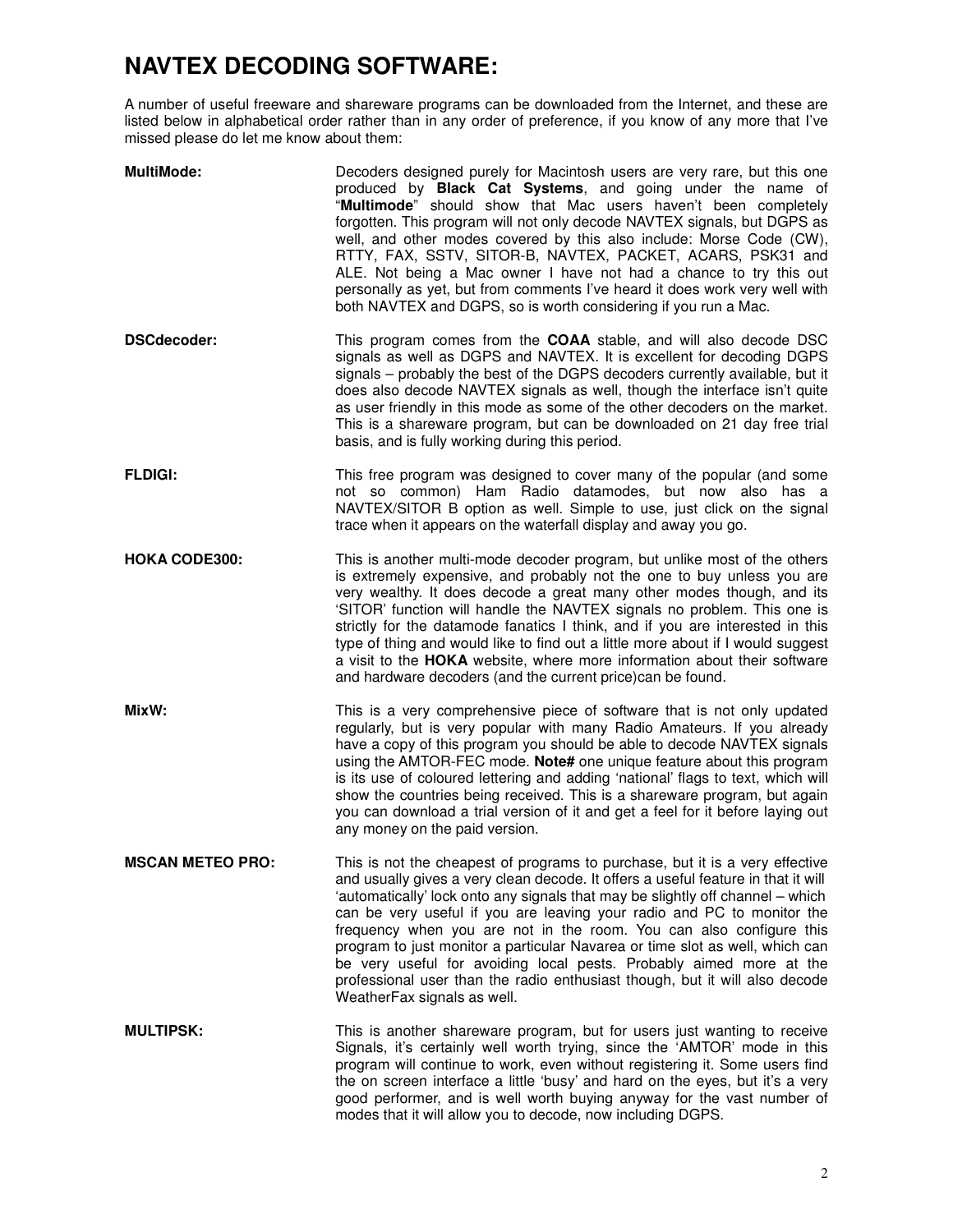**NAVTEX DECODER:** This program was written and developed by **Mark Longstaff-Tyrrell**, and is currently available as freeware from Mark's website (see page 13 for Details). This is such a simple program to use that it is ideal for the newcomer to this mode, and after installation all you really need to do is feed some audio into it and let it do its thing. You can find out a lot more about this from Mark's site and also learn more about the NAVTEX mode, and how it works. **RADIORAFT:** This is a more basic 'DOS' program, which unlike the other programs listed here will require the use of a hardware 'Hamcomm' type interface to connect it to your PC's serial port. It works very well, and will also decode DGPS signals, but you may find that it doesn't work with computers or operating systems later than Windows XP. Very useful though if you don't want to tie up your main computer, or you have an older Pentium or 486 lying around the shack, it will still do the job very well. **SEATTY:** This is a very useful program for unattended monitoring, since it will 'time stamp' each signal after it has been received. This is a great feature if you wish to leave your system monitoring all night, or when you are out of the shack, or busy with other things. Any unusual receptions will show the times when they appeared, and this can be a great help when trying to identify where a signal might have come from. Another benefit is that it only costs about half as much as **MSCAN**, which again makes it very attractive to the DXer. One really useful feature is the ability to check the 'Raw Logs' from your decodes, since these will often show up incomplete messages from DX stations, many of which don't always show up in the main window, and the decoder can be set to time stamp them, which is doubly useful when trying to make an identification of them at a later date. **SKYSWEEPER:** There were several versions of this decoding program, covering not only NAVTEX, but a whole range of other modes too. This decoded NAVTEX signals well, and if you were also interested in DGPS decoding would allow you to do both with the one package. It performed well, but not anything like as effectively as **YaND**, **SeaTTY** and **MSCAN** for the NAVTEX mode. This was a good program to buy if you were a datamode enthusiast and wanted to decode a very large range of signal types, but if you were only interested in NAVTEX then one of the dedicated NAVTEX programs was a cheaper and far more effective option. **Note#** Unfortunately this product ceased production in 2009 and won't run on later versions of Windows anyway. **TRUETTY:** Yet another program by **DXSoft**, the makers of **SeaTTY**, works well, and also decodes packet radio signals and FSK, but it lacks the time stamp facility, so you will probably find the similarly priced **SeaTTY** is far more effective, better value and superior for NAVTEX. decoding **YaND:** This program, created by NAVTEX enthusiast **Dirk Claessens**, is probably the most comprehensive and best program that anyone will find for this mode, and this is the one I would heartily recommend, as it has pretty much everything the DXer will require for decoding and logging NAVTEX signals. Fully working and 'freeware', this can be downloaded from the files Section of the **NAVTEX DX** mailing list's Yahoogroups site (you will find more about this group later in this document), and also from the link shown on page 13 of this guide. And before anyone e-mails me to ask, the name '**YaND**' stands for 'Yet another NAVTEX Decoder' - I like it!  $\odot$ **NAVTEXview: One program not included in the list above is "NAVTEXview"**, and that is because this isn't a decoder as such, but it is a great little 'helper' program, and one that I would very much recommend to NAVTEX DXers to use with the decoders listed above. When you are running your decoder program you can activate **NAVTEXview**, and then leave it on your Windows desktop covering the lower of upper area of your screen, and when a station is due to come on air it will automatically display all of its details in the window. This program was created by **Tobias (T2)** from Germany, and uses the **World NAVTEX Database** schedules. The program can only be downloaded from the NDB List website, and you can always find the very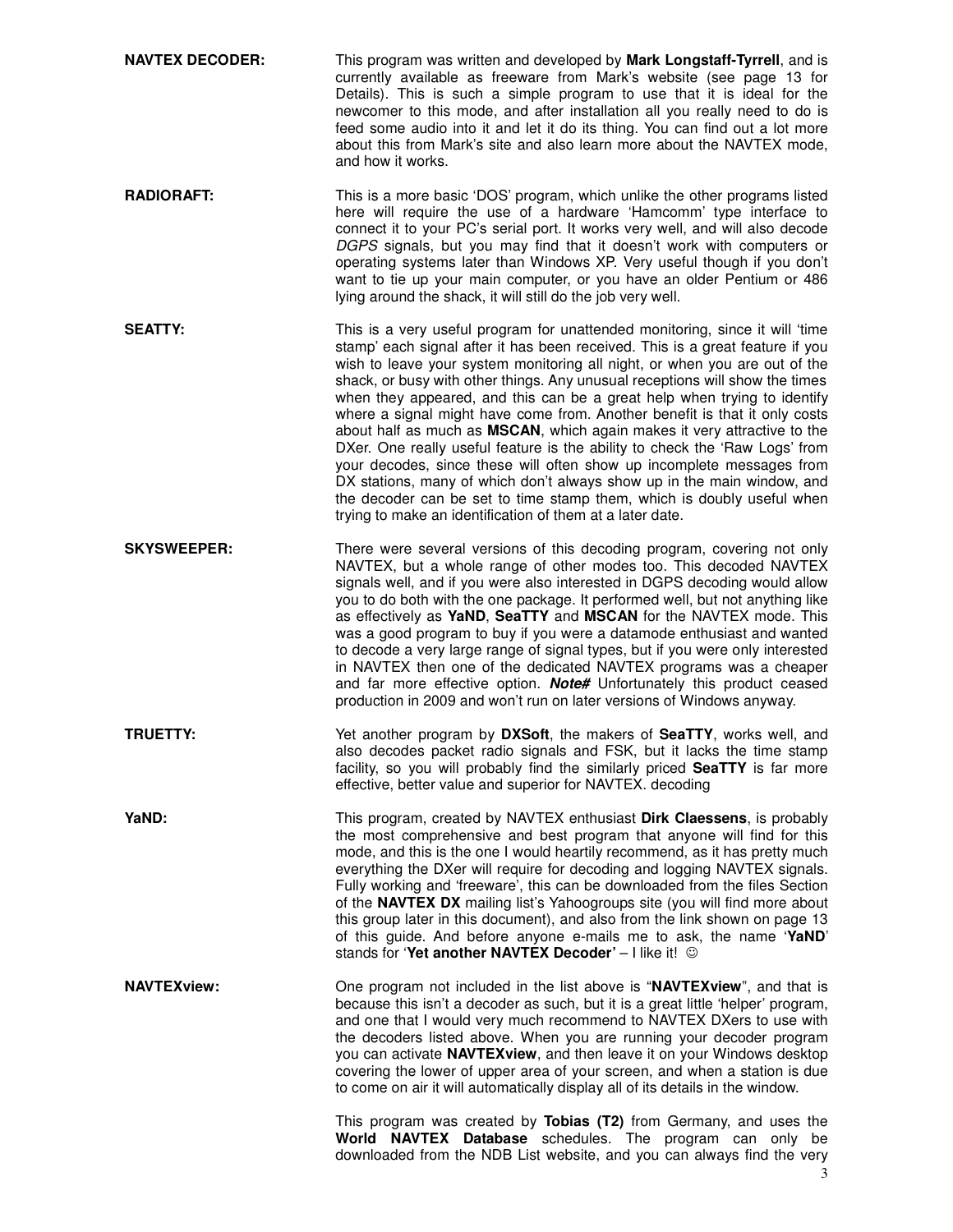latest copy there. This is one program that I would strongly recommend installing, no matter which of the decoders you should choose to us. This is a lovely piece of Freeware for NAVTEX DXers, and very generous of Tobias to create it and share it with us!

These are just a few of the programs which will decode NAVTEX, and I'm sure that there are many others out there which I haven't yet heard about, or have had the chance to play with, and I'm always very keen to hear about any new ones. There are also a number of hardware decoders available too, many of which are produced for nautical users, and these also seem to perform well from the reports that I've seen of them, but since I have no personal experience of using them I can't really comment on their effectiveness or sensitivity. Many of the programs listed above can be downloaded from the Internet as 'shareware', or as time limited but fully working 'trial' versions, so it's always worth seeing which one you personally favour before lashing out any of your hard-earned money on one of them.

# **NAVTEX DX MAILING LIST:**

One of the most exciting developments of 2010 was the formation of the new **NAVTEX DX** group, which now specialises in this mode, and reflects its growing popularity. Run by **Dave Onley** and **Dirk Claessens**, this can be found at Yahoogroups, and I have included details of how to join below. If you are a NAVTEX enthusiast, then this is the best place for you to share your interest with other DXers.



To join the group just visit the group's page at Yahoo: https://groups.yahoo.com/neo/groups/navtexdx/info

# **HARDWARE INTERFACES:**

One thing you are likely to need if you are using a software decoder is some form of 'interface' to connect your radio receiver to your computer, and in the case of many of the programs listed above, this may be just as simple as just taking an audio lead from the 'recorder' or 'line output' socket on your receiver or audio filter (the latter is my preferred choice), and connecting it to the sound card's 'line input' on the PC. This may consist of nothing more than a simple lead with a jack plug on each end, though if interference from your PC is a problem, some sort of isolation transformer may need to be inserted into the lead to remove the 'dc' path that it travels along. My own personal preference is to have a line isolation transformer fitted - I normally use one of the 600-ohm types found on old modem circuit boards, but you can also buy 600:600 audio isolation filters on eBay as well, these are fairly inexpensive. In the case of the old modem transformers (which are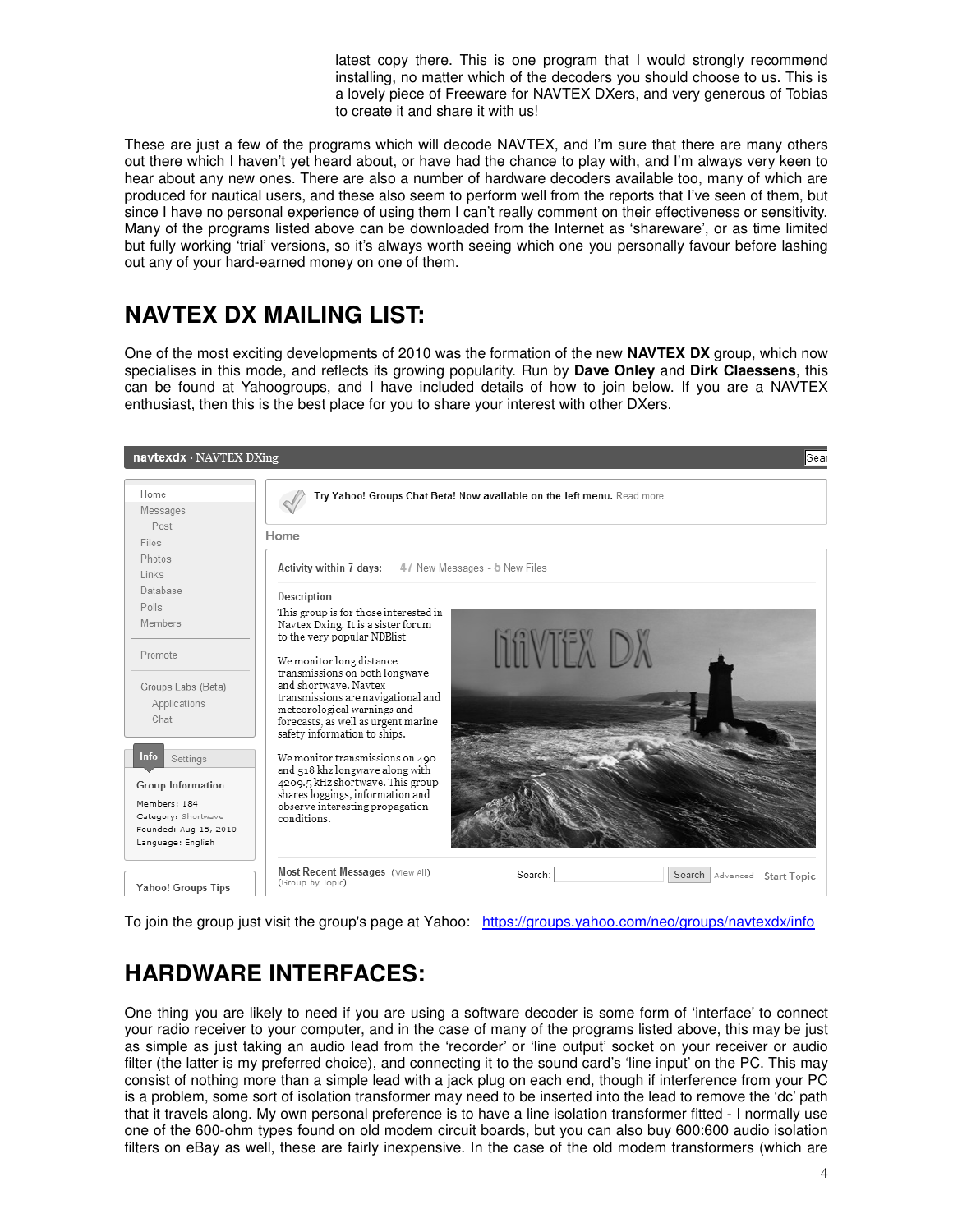getting harder to find these days), to prepare them I then take a hacksaw and cut the pcb around the transformer, rather than try to de-solder the transformer itself, as this avoids any damage to the fragile pins and gives you a nice firm pcb base to solder your new leads onto. This is then placed in series around midpoint on the cable. This will remove any 'dc' paths which might allow unwanted noise from the computer to travel along the cable and be coupled into the receiving system. This isn't always required, so it's often well worth experimenting with just a 'straight' cable to see if everything works okay without any sort of filtering before you decide to go to the trouble of making or buying one. There isn't a lot of point in using a computer for decoding if it then drowns out the wanted NAVTEX signal with the interference it produces though, so I personally favour filtering all of my leads before attaching any of my radios to any sort of computer, and this is greatly recommended if you also happen to be a Ham and are planning to use the interface with any modes that you might be transmitting one day such as SSTV, RTTY or MFSK etc.

If you are planning to build your own interface I would recommend reading the article on '**Connecting your radio to your computer'**, which is now available in .pdf format, and can be downloaded from the 'datamodes section at the NDB List website**:** http://ndblist.info/datamodes/interfacingv2.pdf

### **MODES AND BANDWIDTH:**

Now that you've got your software installed and you've connected your radio to your PC, you will need to set up the radio so that it will deliver an adequate level of signal to the decoder program that you have chosen to use. This method can vary, and many of the programs shown will give an explanation of how you should do this in their help files, but below I have included a few simple tips, many of which were taken from some of the software that I have used, and which seem to work quite well most of the time:

- 1. Set your mode to USB (Upper Sideband).
- 2. Set your bandwidth to around 2 kHz (or whatever your SSB filter's default is).
- 3. Check at the scheduled times to see if a signal is audible.
- 4. Set the audio level to an amount that is sufficient to 'drive' the decoder, but not so high that it causes distortion to the incoming signal. You can do this with the 'Volume Mixer' in Windows by adjusting the sliders (often found in the Control Panel under 'Sound' on your PC, or via the small speaker icon in your 'System Tray'), or by adding an external potentiometer in the feeder lead (my preferred choice, as it's easier to adjust, and doesn't require lots of extra 'boxes' to be stuck all over your computer screen making it even more cluttered). Some programs now even include this feature.
- 5. Set your frequency to -1.7 kHz or -1.36 kHz, for example, with a 518 kHz signal the radio should be set to 516.3 kHz or 516.64 kHz depending on where in the world you live.

You might wonder why the radio isn't just set to 518 exactly, and a narrower bandwidth used, but the reason is the signals in this mode use a 'Mark/Space' and are more like FSK than standard A1A and need a slightly wider bandwidth, and in the case of programs like **MSCAN METEO**, they need to be able to scan a slightly wider bandwidth so that any stations which are slightly off frequency can be locked onto. In Europe a centre frequency of **1360 Hz** is generally favoured, whilst in North America **2210 Hz** is the norm, you can see which you are receiving if you are using a program like **SeaTTY**, just look for the details down at the bottom lefthand corner of the screen.

Many users do set their receivers to the CW mode and choose a narrower filter, and will even set their receivers to exactly 518.0 kHz, and adjust the software's controls to this frequency. this will work quite well, but if you happen to be using one of the many hardware audio filters that are available, such as those made by **Timewave** or **MFJ Enterprises**, then the filter's defaults for the SITOR mode will be offset by 1360 or 2210 Hz, and you'll find that you need to use the first 'offset' method to get a signal through your filter.

In a later section of this document you will find more technical details about the workings of this mode.

### **NAVTEX MESSAGES:**

You've now got your NAVTEX decoder installed and working, and you can now hear signals on your radio, and see your computer screen showing all kinds of strange data, so you'll want to know what this all means, and how to interpret it. A 'rough guide' explaining how to read NAVTEX transmissions can be found below:

The following is a transcript of a message received from Malin Head Coastguard in Ireland on 518 kHz: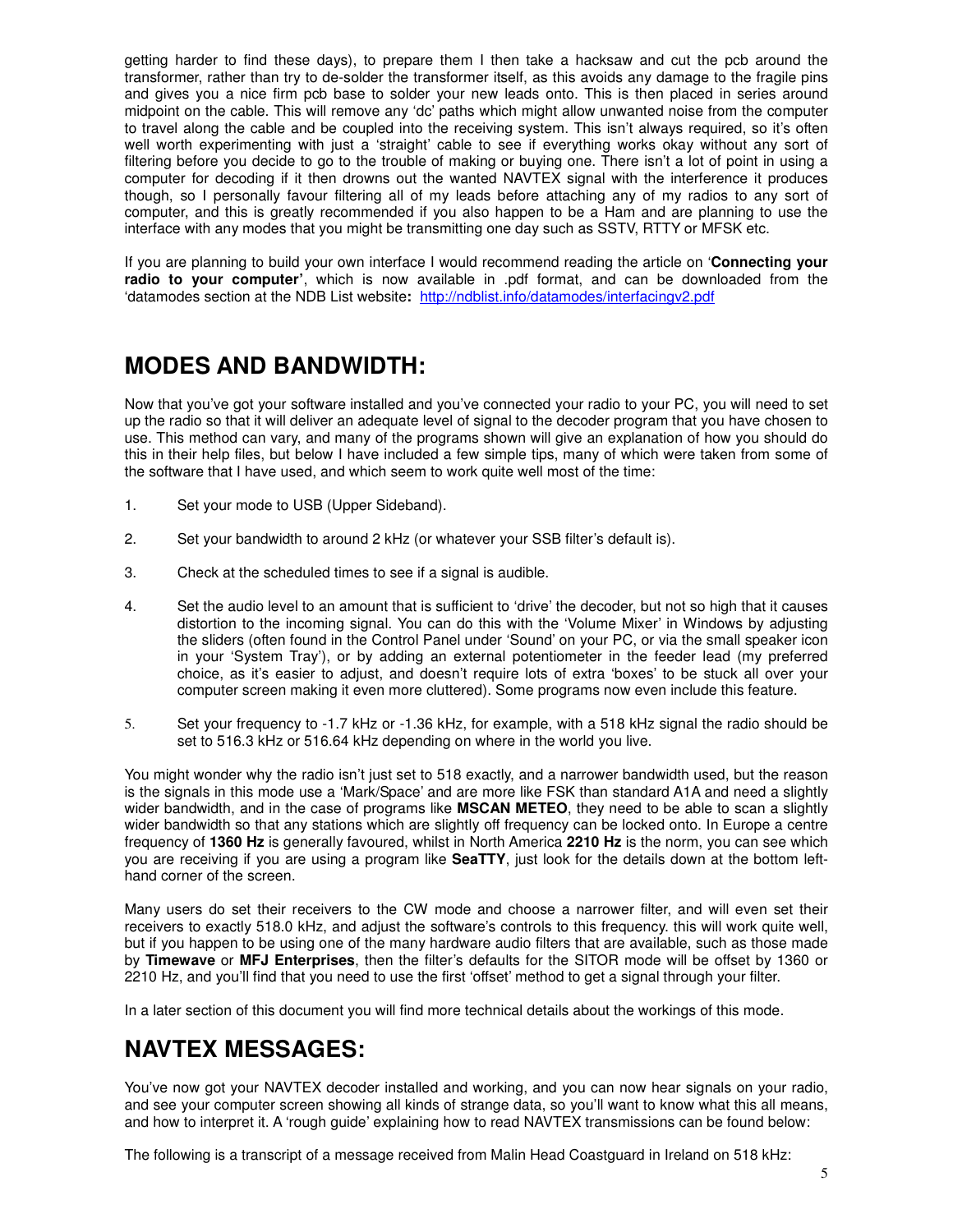ZCZC QA09 ROUTINE 132240 UTC NOV 04 EJM

NAV 000268

RNW 109/04

IRELAND NORTHWEST COAST LOUGHROS MOR BAY APPROACHES TO ROSBEG . ROSBEG LEADING LIGHTS UNLIT

#### DTG 310535 UTC MARCH 2004 **NNNN**

On first look some of the above might seem like gibberish, but once you get a basic understanding of the header you can quickly make sense of it.

#### **ZCZC**

Whilst this in itself doesn't actually mean anything, what it does is denote the end of the 10 second phasing period which the transmitter will send to help the receiver lock onto the signal.

#### **QA09**

This breaks down to the following:

- **Q** = The letter ident/slot allocated to Malin Head Coastguard Radio in NAVAREA I.
- $\mathbf{A}$  = Message type, in this case a Navigational Warning.<br> **09** = The message number
- = The message number.

The '**Q**' is the letter allocated to **Malin Head Coast Guard Radio** in the Republic of Ireland, and this indicates that the station broadcasts in time slot **Q** in the NAVAREA that is allocated to it (see page 10 for an explanation of what a NAVAREA is), and other stations in the same NAVAREA will be allocated other letters somewhere between A and Z. Below is an example of how the time slots in NAVAREA I are allocated:

| <b>COUNTRY:</b> | <b>STATION:</b>             | CALL:             | <b>LATITUDE:</b>   | <b>LONGITUDE:</b>  | <b>SLOT:</b>                                                                                                                                                                                                            |
|-----------------|-----------------------------|-------------------|--------------------|--------------------|-------------------------------------------------------------------------------------------------------------------------------------------------------------------------------------------------------------------------|
| Faroes          | Tórshavn Radio              | <b>OXJ</b>        | $62^{\circ}01'$ N  | $06^{\circ}$ 48' W | [D]                                                                                                                                                                                                                     |
| England         | Niton                       | <b>GNI</b>        | $50^{\circ}35'$ N  | $01^{\circ}$ 15' W | [E]                                                                                                                                                                                                                     |
| England         | Cullercoats                 | GCC               | 55°04'N            | $01^{\circ}28'$ W  | [G]                                                                                                                                                                                                                     |
| Sweden          | Bjuröklubb                  | <b>SAH</b>        | 64°28'N            | 21°36' E           | [H]                                                                                                                                                                                                                     |
| Sweden          | Grimeton                    | <b>SAG</b>        | 57°06'N            | 12°23' E           | $[] \centering \includegraphics[width=0.47\textwidth]{images/TrDiM1.png} \caption{The 3D (top) and 4D (bottom) are shown in the left and right.} \label{TrDiM1}$                                                        |
| Sweden          | Gislövshammar               | <b>SAA</b>        | 55°29'N            | 14°19' E           | $[J] % \begin{center} % \includegraphics[width=\linewidth]{imagesSupplemental_3.png} % \end{center} % \caption { % Our method is used for the method. % Our method is used for the method. % } % \label{fig:example} %$ |
| England         | Niton (N. France)           | <b>GNI</b>        | $50^{\circ}35'$ N  | $01^{\circ}$ 15' W | [K]                                                                                                                                                                                                                     |
| Norway          | Rogaland Radio (Vigre site) | LGQ               | 58°39'N            | 05°36' E           | [L]                                                                                                                                                                                                                     |
| Norway          | Jeløva                      | LGT               | 59°26'N            | 10°35' E           | [M]                                                                                                                                                                                                                     |
| Norway          | Orlandet (Grande site)      | LGD               | 63°40'N            | 09°33' E           | [N]                                                                                                                                                                                                                     |
| Scotland        | Portpatrick                 | <b>GPK</b>        | 54°51'N            | $05^{\circ}07'$ W  | [O]                                                                                                                                                                                                                     |
| Netherlands     | Netherlands Coast Guard     | <b>PBK</b>        | 52°06'N            | 04°15' E           | [P]                                                                                                                                                                                                                     |
| Ireland         | Malin Head Coast Guard      | EJM               | 55°22'N            | 07°21'W            | [Q]                                                                                                                                                                                                                     |
| Iceland         | Saudanes                    | <b>TFA</b>        | $66^{\circ}$ 11' N | 18°57'W            | [R]                                                                                                                                                                                                                     |
| Germany         | Pinneberg                   | DDH <sub>51</sub> | $53^{\circ}43'$ N  | $09^{\circ}55'$ E  | [S]                                                                                                                                                                                                                     |
| Belgium         | Oostende                    | <b>OST</b>        | $51^{\circ}11'$ N  | 02°48' E           | [T]                                                                                                                                                                                                                     |
| Estonia         | Tallinn                     | <b>ESA</b>        | 59°30'N            | 24°30' E           | [U]                                                                                                                                                                                                                     |
| Belgium         | Oostende (Thames)           | OST               | $51^{\circ}11'$ N  | 02°48' E           | [V]                                                                                                                                                                                                                     |
| Ireland         | Valentia Coastguard         | <b>EJK</b>        | 51°27'N            | 10°21'W            | [W]                                                                                                                                                                                                                     |
| Iceland         | Grindavik                   | TFA               | $63^{\circ}48'$ N  | 23°31'W            | [X]                                                                                                                                                                                                                     |

The letters allocated to each station also have some bearing on the broadcast times, more on this later.

The '**A**' in the sequence denotes the '**Subject Indicator Character'**, and this breaks down as follows:

- 
- **A** = Navigational Warnings.<br> **B** = Meteorological Warning **B** = Meteorological Warnings.
- $C =$  Ice Reports.<br>  $D =$  Search & Re
- **D** = Search & Rescue Information, and pirate attack warnings.<br> **E** = Meteorological Forecasts.
- **Meteorological Forecasts.**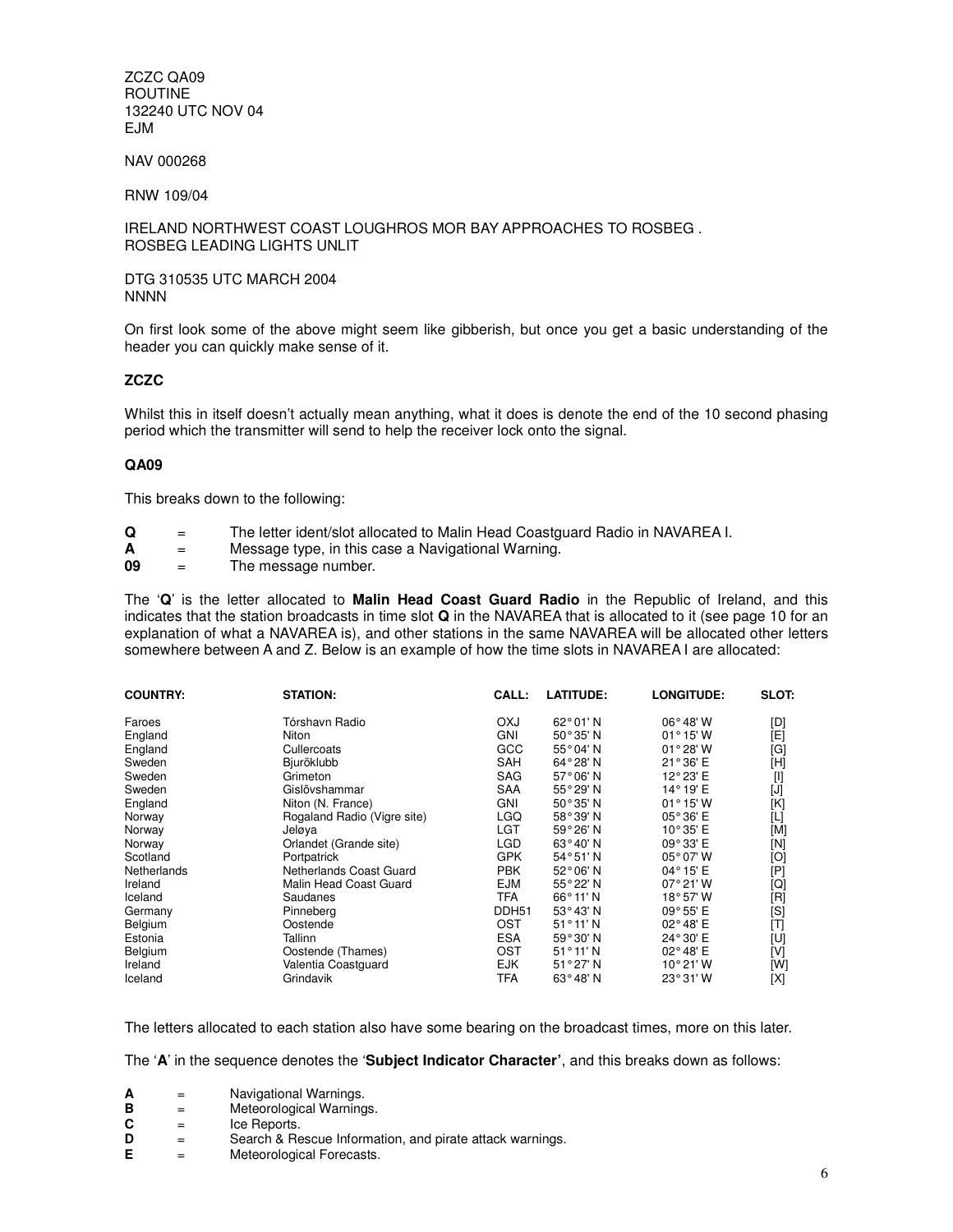|   | Pilot service Messages.                       |
|---|-----------------------------------------------|
|   | DECCA Messages.                               |
|   | LORAN Messages.                               |
|   | <b>SATNAV Messages.</b>                       |
|   | Other Electronic Navaid Messages.             |
|   | Navigational warnings additional to letter A. |
| = | Special Services Allocated by NAVTEX Panel.   |
|   | Special Services Allocated by NAVTEX Panel.   |
|   | Special Services Allocated by NAVTEX Panel.   |
|   | Special Services Allocated by NAVTEX Panel.   |
|   |                                               |

**Z** = No messages on hand.

There are some variations to this, for example, the United Kingdom stations use the following:

| Subfacts/Gunfacts Warnings. |  |
|-----------------------------|--|
|-----------------------------|--|

**V** = Amplifying Navigational warnings initially announced in letter A.

In the USA the following are also used:

- $V =$  Notice to Fishermen.<br>  $W =$  Environmental
- $=$  Environmental.

The '**09**' in the number is related to the '**message sequence'**, and numbers start at 01 and are allocated in sequence up to number 99, at which time the sequence will start over again. Some numbers are repeated frequently, and you will often see several different messages appear in one broadcast, each with a different message number. The number '00' is sometimes used, but this is strictly controlled as it will force a dedicated NAVTEX receiver on a vessel to always print out the message being sent.

This **4-digit code** will often be described in official documents as **B1**, **B2**, **B3**, **B4**, and these are described by the following:

- **B**<sub>1</sub> = The transmitter identification character.
- **B<sup>2</sup>** = Subject indicator characters.
- **B<sup>3</sup>** = Message number.
- **B4** = Message number.

**Note #:** Many new NAVTEX stations will operate with a **B1** code of [**B**] or [**A**] when testing, and will then change to their allocated slot when full service begins.

#### **ROUTINE**

Messages are handled according to priority, and in this example, we can see that the message was a routine one, below is a list of the other categories which will be seen from time to time:

| VITAL            | $=$      | For immediate broadcast.                                                 |
|------------------|----------|--------------------------------------------------------------------------|
| <b>IMPORTANT</b> |          | For broadcast at the next available period when the frequency is unused. |
| ROUTINE:         | $\equiv$ | For broadcast at the next scheduled transmission.                        |

#### **132240 UTC NOV 04**

This is the date of the message, and often causes confusion to listeners. The data breaks down as follows:

132240

#### **ddHHmm**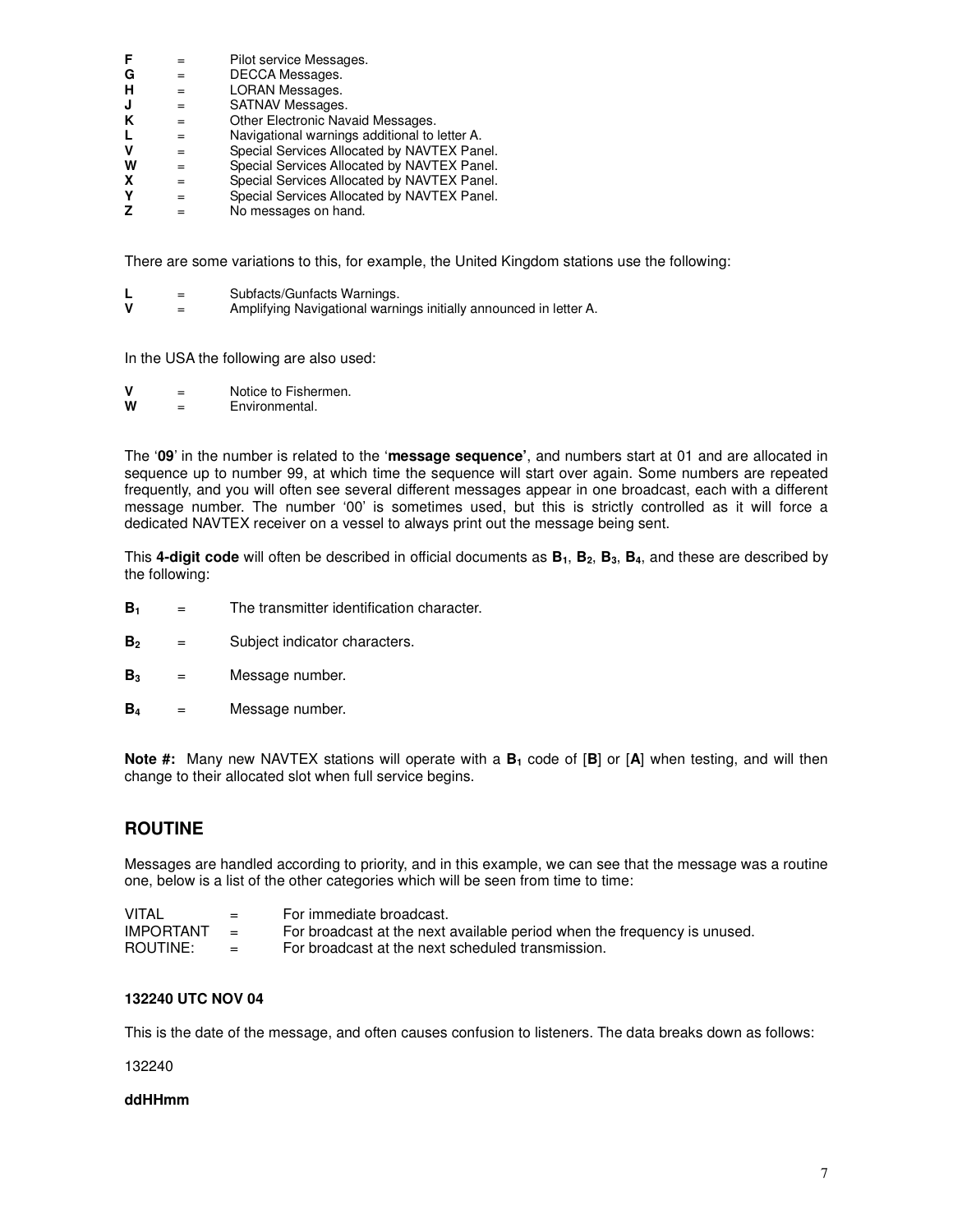We can see from the above that the message was issued on the  $13<sup>th</sup>$ , at 2240 UTC. Not all messages show the years as seen from this example, so only the date, time and month may appear. Times are always shown in UTC.

```
EJM
```
Callsign of the station, in this case **EJM** is the call of **Malin Head Coast Guard Radio**, in the Republic of Ireland. Some stations will show their full name, Netherlands Coastguard for example, always do, but some will not show any name at all, and you will be left to try and identify the station from the Transmitter Identification Character, Time of the broadcast, and the text included in the message. This might seem strange, but do bear in mind that the transmissions are only designed to be received by vessels in the local 'NAVAREA' (see more on this later) that they are operating in, and in many cases, there will only be the one station operating with this letter (this is not the case in every NAVAREA area though, but distance does play a part when two stations are allotted the same time slot).

#### **NAV 000268**

#### **RNW 109/04**

Series identity and consecutive numbers.

#### **NNNN**

End of message signal (usually followed by 2 carriage returns, and an "end of emission" idle signal.

#### **OTHER EXAMPLES:**

Below are several more examples of the types of messages received:

ZCZC MA04 152308 UTC NOV =

WZ 1423

DOVER STRAIT TSS, NORTHEAST-BOUND LANE. SANDETTIE BANK TO OUT RUYTINGEN. SURVEY OPERATIONS IN PROGRESS BY FS LAPEROUSE WITHIN 4 MILES OF 51-12.5N 002-04.5E. VESSEL MAY BE WORKING CONTRARY TO NORMA DIRECTION OF TRAFFIC FLOW. WIDE BERTH REQUESTED. CANCEL THIS MESSAGE 260100Z NOV 04.+ NNNN

Note that there no callsign or station name on this message, but the identifier 'M' shows that it's a Navigational Warning from Oostende Radio in Belgium.

ZCZC PA94 NETHERLANDS COASTGUARD NAVIGATIONAL WARNING NR94 201949UTC OCT NEAR COAST OF TEXEL LIGHT STRUCTURE 53-07N 004-45E UNLIT **NNNN** 

The identity of this one is self-explanatory!

ZCZC RL16 MONSANTORADIO 151511 UTC NOV04

PORTUGAL-MADEIRA ARCHIPELAGO -OCEANOGRAPHIC WORKS 1. FROM 151200Z TO 181200Z NOV04, OCEANOGRAPHIC WORKS BY R/V CHARLES DARWIN IN AREA DEFINED BY PARALLELS 32-00N, 32-00N MERIDIANS 013-00W, 015-00W. 2. WIDE BERTH REQUESTED. 3. NAVTEX RL11 CANCELLED.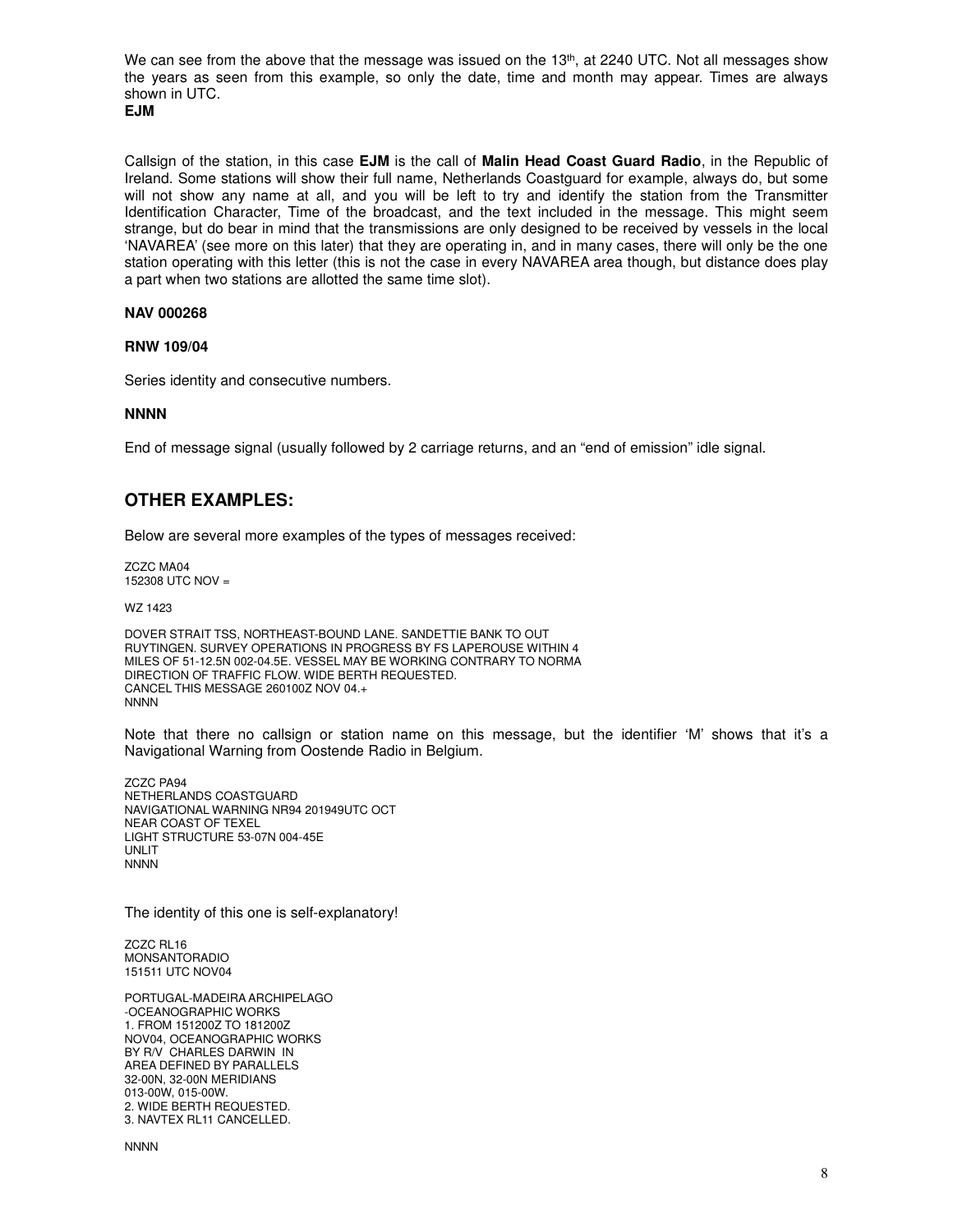The above is a message from **Monsanto Radio** in Portugal, which operates in NAVAREA II, this is a standard "L" message, which covers Navigational Warnings additional to letter A.

ZCZC EL16 110107 UTC NOV 04

INFORMATION NUMERO 1 INQUIETUDE CONCERNANT LE VOILIER FRANCAIS ''EROS'' LONGUEUR 9.3 METRES, 1 PERSONNE A BORD. PARTI DE LAS PALMAS (ILES CANARIES) LE 11 OCTOBRE A DESTINATION DE PORNICHET (FRANCE) CONTACT : CROSS GRIS NEZ (FRANCE)

**NNNN** 

This one is one of the "**Nationa**l" language broadcasts from **CROSS Corsen**, France, which broadcasts to users in NAVAREA II at certain times of the day.

#### **OTHER MESSAGE TYPES:**

Not all messages broadcast are of the '**A**' Navigational Warning types, and below are a few examples of some of the other secondary letters received:

A good example of an 'extra' broadcast is this Storm Warning, which was heard recently:

ZCZC QB25 IMPORTANT 132023 UTC NOV 04 EJM

NAV 000068

HIGH SEAS STORM WARNING ISSUED MET.OFFICE DTG 132000 UTC

STORM WARNING AT 131200 UTC, LOW 67 NORTH 30 WEST 1001 EXPECTED 70 NORTH 09 WEST 975 BY 141200 UTC. WINDS WILL REACH STORM FORCE 10, OCCASIONALLY VIOLENT STORM FOREC 11, IN THE WESTERN SEMI CIRCLE BETWEEN 80 AND 200 MILES FROM CENTRE AFTER 140300 UTC.

**NNNN** 

Note that this storm warning, which was issued by the Irish Met Office, and broadcast by EJM one has the secondary identifier '**B**', and is classed as '**IMPORTANT**'.

Similar messages from the UK Coastguard also use the 'B' identifier:

ZCZC EB70 EB70 NITONRADIO GALE WARNING THURSDAY 18 NOVEMBER 1608 UTC

DOVER WIGHT PORTLAND PLYMOUTH GALE FORCE 8 VEERING NORTHWESTERLY SOON.

**NNNN** 

As I mentioned earlier, the UK also has a special designator for Subfacts and Gunfacts, below is a good example of what one of these special broadcasts covers. Note the Identifier used is letter '**L**':

ZCZC EL56 SUBFACTS AND GUNFACTS WARNING.

1. DIVED SUBMARINE OPERATIONS IN PROGRESS: NIL.

2. LIVE GUNNERY FIRINGS IN PROGRESS: PLYMOUTH APPROACHES - LIZARD POINT TO START POINT. BETWEEN 190845Z AND 191200Z NOV.

FULL DETAILS IN HM COASTGUARD RESCUE CENTRES VHF AND MF BROADCASTS OR

CONTACT NAVAL OPERATIONS PHONE (44) (0)1752 557550.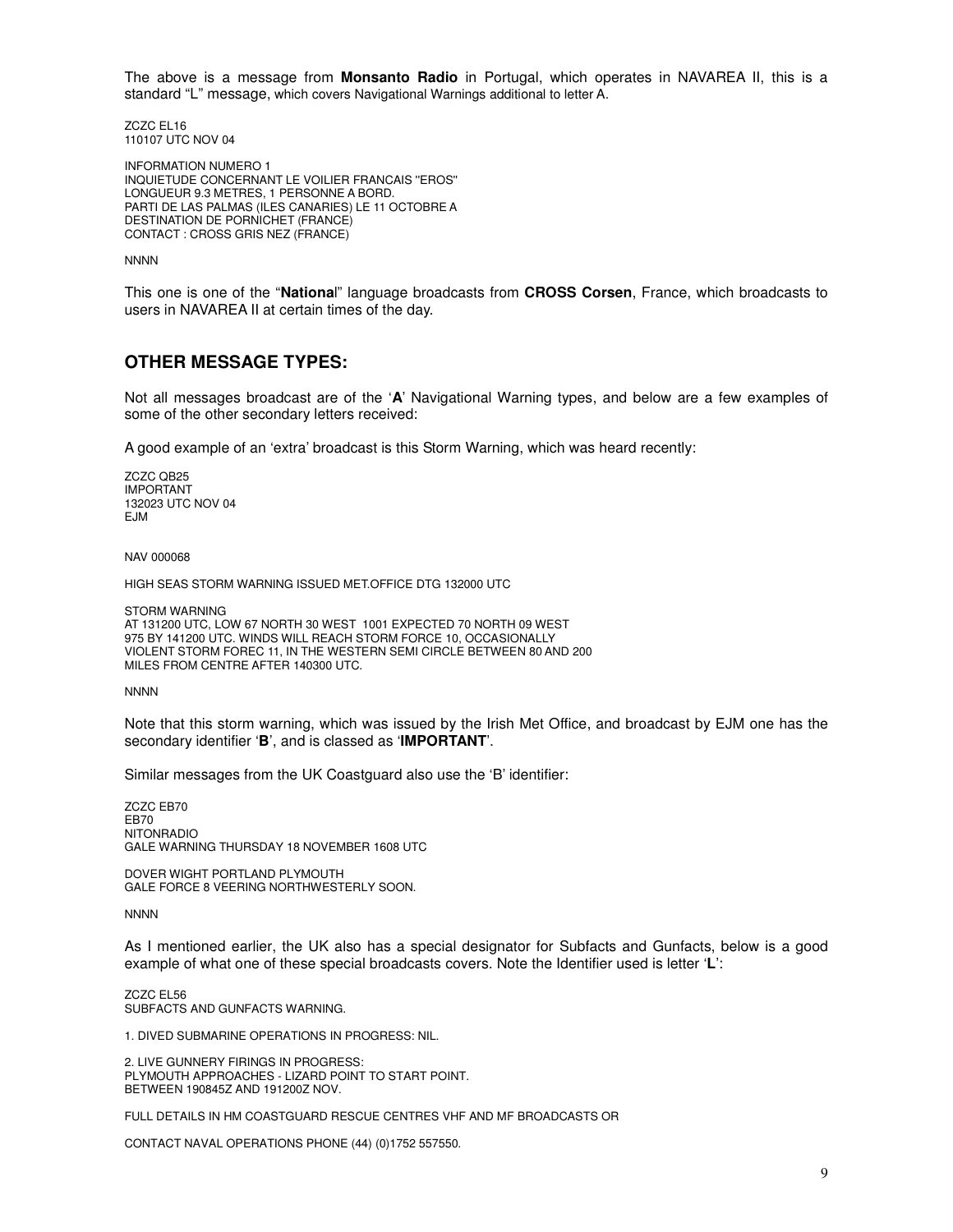CANCEL EL55

**NNNN** 

SATNAV Messages use the letter identifier "**J**", these include information on the GPS status, and below is a recent example:

ZCZC GJ43 NAVAREA ONE 409

GPS. PRN 01 UNUSABLE 181630Z TO 191630Z NOV CANCEL THIS MESSAGE 191730Z NOV 04.

**NNNN** 

There are many other types which will appear from time to time, I hope by now you have a good understanding of how to read a NAVTEX header and identify the station you are hearing!

### **NAVTEX NAVAREAS:**

The world is currently divided into 22 different **NAVAREAS** (Navigational Areas) which are usually shown with a 'Roman Numeral', a map showing these areas can be seen below:



Stations within a particular **NAVAREA** will 'Time Share' the frequency, and each call letter will be allocated a slot for their transmissions, which generally occurs at four-hourly intervals. Since broadcasts can be of varying lengths there will often be periods when no signals are heard, and during periods of severe weather, or when an urgent message such as one related to a Search & Rescue operation needs to be sent, extra broadcasts can be slotted in at unscheduled times. From June 2012 six new polar Navareas came into full use, and these are numbered **XVII** to **XXII**. In some of these areas transmissions may be carried out on **HF**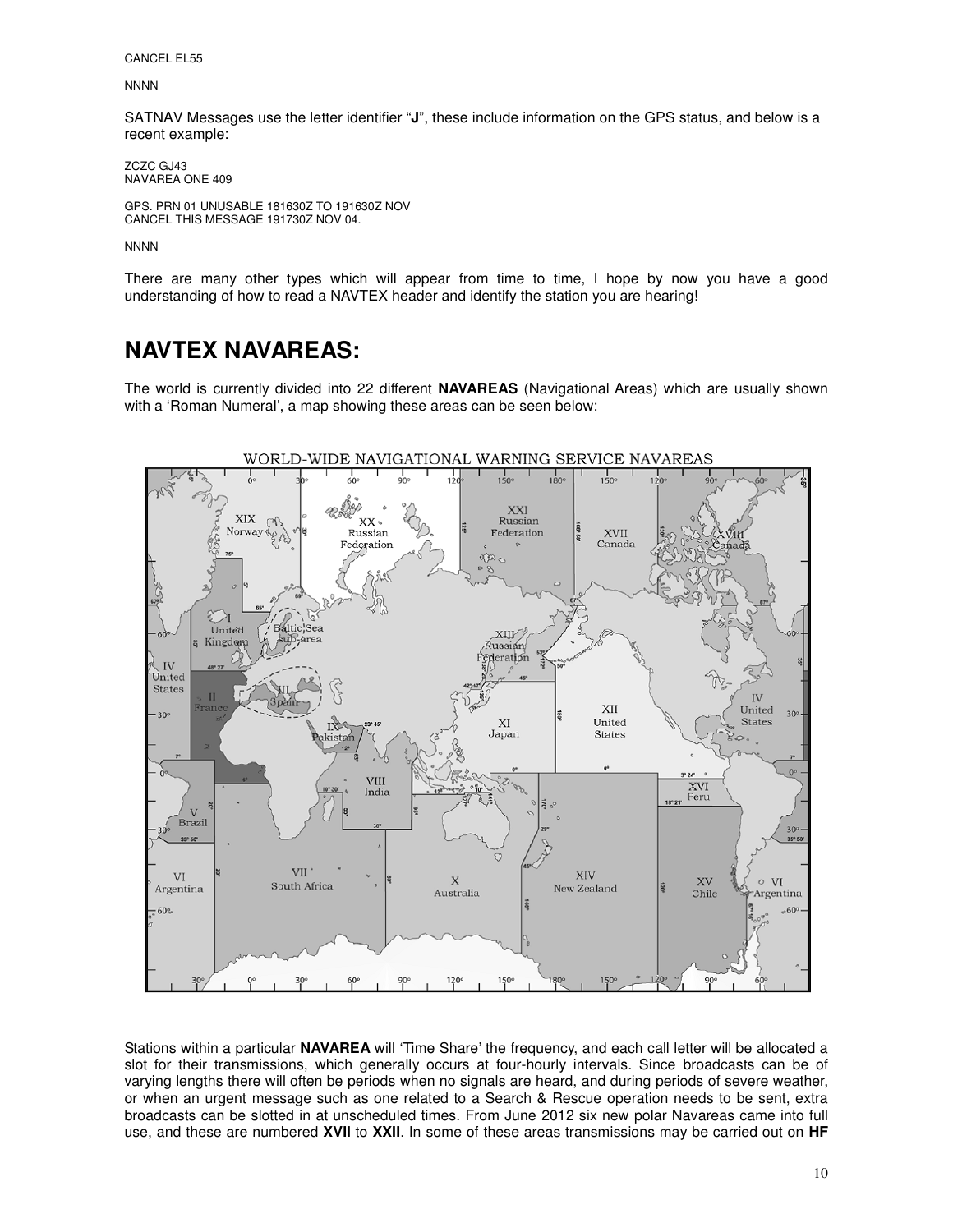### **TRANSMISSION TIMES:**

A list of transmission times can be obtained by downloading either the **NAVTEXview** program from the 'datamodes' section on the www.ndblist.info website, or from within the YaND software, and this will show a station's schedule in a similar manner to the example given below. Personally, I like to use the **NAVTEXview** program when my decoder is running, as this automatically brings up the names and details of any stations that should be transmitting in that 10-minute time slot, and the program can be customised just to show a particular NAVAREA or frequency. Up to date copies of this can be downloaded from the NDB List website.

| <b>COUNTRY:</b>  | <b>STATION:</b>          | CALL:         | B <sub>1</sub> | <b>RANGE:</b> | <b>BROADCAST TIMES UTC:</b>        |
|------------------|--------------------------|---------------|----------------|---------------|------------------------------------|
| <b>USA</b>       | Miami, FL                | <b>NMA</b>    | [A]            | 240           | 0000, 0400, 0800, 1200, 1600, 2000 |
| <b>BERMUDA</b>   | Bermuda Harbour          | <b>ZBM</b>    | [B]            | 280           | 0010, 0410, 0810, 1210, 1610, 2010 |
| CANADA           | Moise CG, QC             | <b>VCK</b>    | [C]            | 300           | 0020, 0420, 0820, 1220, 1620, 2020 |
| <b>USA</b>       | Charleston, SC           | <b>NMB</b>    | [E]            | 200           | 0040, 0440, 0840, 1240, 1640, 2040 |
| USA              | Boston, MA               | <b>NMF</b>    | [F]            | 200           | 0050, 0450, 0850, 1250, 1650, 2050 |
| <b>USA</b>       | New Orleans, LA          | <b>NMG</b>    | [G]            | 200           | 0100, 0500, 0900, 1300, 1700, 2100 |
| <b>CANADA</b>    | Ferndale, ON             | <b>XMJ329</b> | [H]            | 300           | 0110.0510.0910.1310.1710.2110      |
| ANTILLES         | Curacao                  | JPC.          | [H]            | 250           | 0110.0510.0910.1310.1710.2110      |
| <b>GREENLAND</b> | Simiutag (Cape Farewell) | <b>OXF</b>    | [M]            | 300           | 0200, 0600, 1000, 1400, 1800, 2200 |
| <b>USA</b>       | Portsmouth, VA           | <b>NMN</b>    | [N]            | 280           | 0210, 0610, 1010, 1410, 1810, 2210 |
| CANADA           | Robin Hood Bay CG, NL    | <b>VON</b>    | [O]            | 300           | 0220, 0620, 1020, 1410, 1810, 2210 |
| CANADA           | Pass Lake CG, ON         | <b>XLJ895</b> | [P]            | 300           | 0230, 0630, 1030, 1430, 1830, 2230 |
| CANADA           | Sydney, NS               | <b>VCO</b>    | [Q]            | 300           | 0240, 0640, 1040, 1440, 1840, 2240 |
| <b>USA</b>       | Isabella - San Juan, PR  | <b>NMR</b>    | [R]            | 200           | 0250, 0650, 1050, 1450, 1850, 2250 |
| CANADA           | Igaluit, NU              | <b>VFF</b>    | [T]            | 150           | 0310, 0710, 1110, 1510, 1910, 2310 |
| CANADA           | Cheboque CG, NB          | VAR-3         | [U]            | 300           | 0320, 0720, 1120, 1520, 1920, 2320 |
| <b>GREENLAND</b> | Nuuk (Kook Island)       | OXI           | [W]            | 400           | 0340, 0740, 1140, 1540, 1940, 2340 |
| CANADA           | Cartwright CG, NL        | <b>VOK</b>    | [X]            | 300           | 0350, 0750, 1150, 1550, 1950, 2350 |

Tuning in on 518 kHz at the above times should produce some of the stations listed above (propagation permitting), and you can see from the table that each station will broadcast at 4-hourly intervals. Other unscheduled broadcasts may appear (especially during storms or hurricanes), and even more distant ones in other NAVAREAS may also be heard as well, but you should at the very least have a reasonably clear idea of how the system works by now. Downloading a copy of '**NAVTEXview'** will help you to work out just when broadcasts should appear, and help you to plan the times when a particular station might possibly be heard at your location.

# **POWER LEVELS AND RANGE:**

Listeners often ask what the power levels used by NAVTEX stations are, and this is often difficult to answer because most listings only show the range in Nautical Miles rather than the power radiated. Some listeners have received QSL cards from NAVTEX stations, and these often show the power levels to be around 1kW, but perhaps a better guide can be obtained from the IMO's official "NAVTEX Manual", which gives the following information in Annex 5:

"The range of a NAVTEX transmitter depends on the transmitter power and local propagation conditions. The actual range achieved should be adjusted to the minimum required for adequate reception in the NAVTEX area served, taking into account the needs of ships approaching from other areas. Experience has indicated that the required range of 250 to 400 nautical miles can generally be attained by transmitter power in the range between 100 and 1000 watts during daylight, with a 60% reduction at night".

Annex 7 also gives a little more information about this subject:

"Interference between stations with the same B1 character/time slot, but located in different regions is also increasing, particularly at night, as the number of operational NAVTEX stations increases. This is occasionally caused by atmospheric conditions, but is generally caused by excessive power from one of the stations. It is recommended that Administrations restrict the power output from their transmitters to that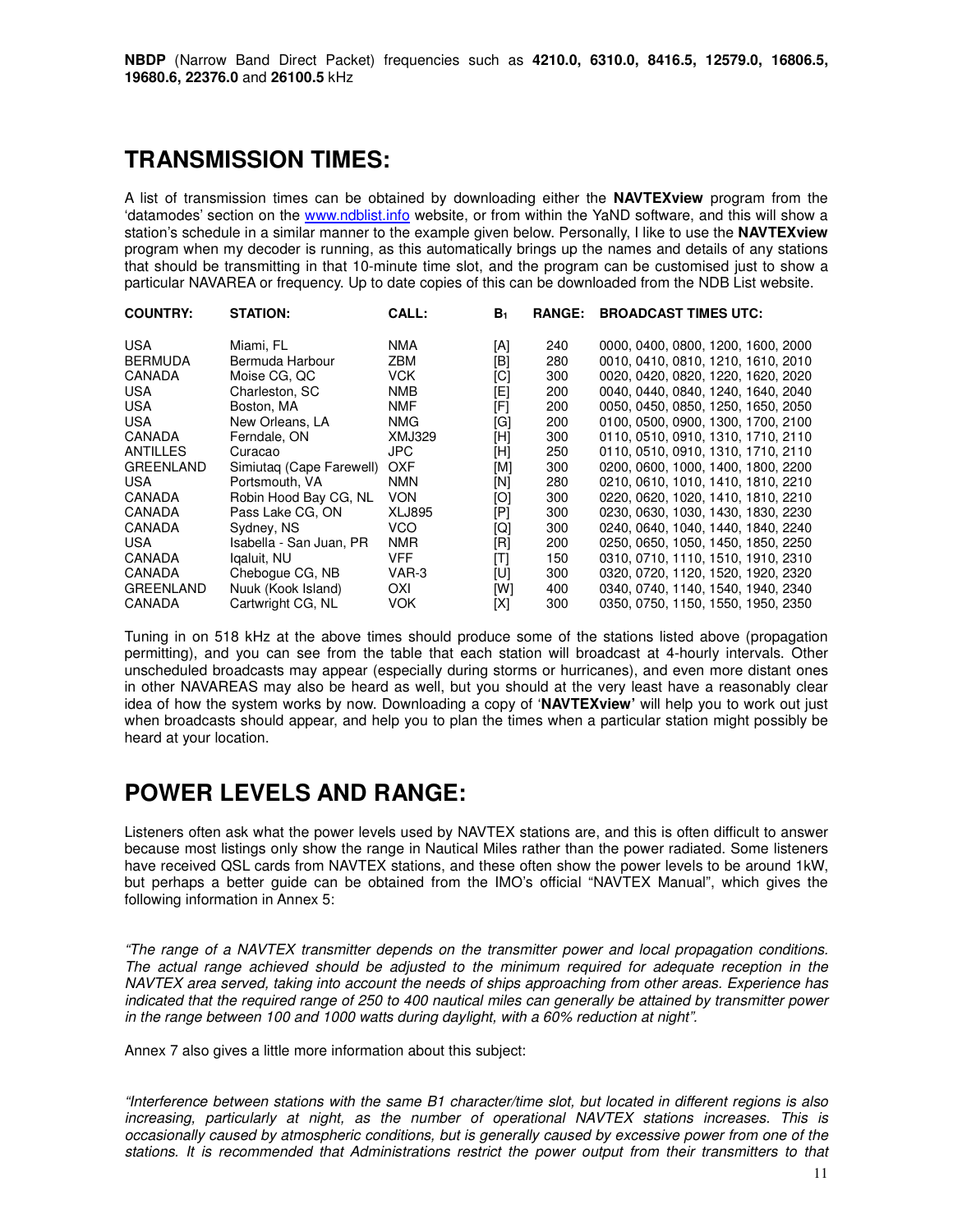required to cover the designated area, particularly at night, in order to avoid interference. As a general rule, transmitter power should never exceed 1 kW by day and 300 watts by night; use of as much as 7kW has been noted in extreme cases of reported interference".

From the above we can see that what may be good news for the DXer may not be so good for the station, and this may be a point to bear in mind when sending reception reports to the stations. Telling them that they were bladdering all over a station in your local NAVAREA might not be welcome news to them, and taking the line that your reception was down to "Good Atmospheric Conditions" might be a more discrete line of approach to take – the last thing we want as DXers is for distant stations to reduce their power levels, though of course, enthusiasts living in those areas that consider them as pests would probably thank you for this if you did, it's all swings and roundabouts I'm afraid.

# **TECHNICAL SPECIFICATIONS & CHARACTERISTICS:**

IMO Resolution A.801 (19) annex 4 lists the following specification for establishing a coverage area:

- **Coverage Area:** An area defined by an arc of a circle having a radius from the transmitter calculated according to the method and criteria given in this annex.
- Service Area: A unique and precisely defined sea area wholly contained within the coverage area for which MSI is provided from a particular NAVTEX transmitter. It is normally defined by a line, which takes full account of local propagation conditions and the character and volume of information and maritime traffic patterns in the region.
- **Coverage:** The ground-wave coverage may be determined for each coast station by reference to CCIR Recommendation 368 and CCIR Report 322 for the performance of a system under the following conditions:

| Frequency:                  | 518 kHz |
|-----------------------------|---------|
| Bandwidth:                  | 500 Hz  |
| Propagation:                |         |
| RF S/N in 500 Hz bandwidth: | 8db     |
| Percentage of time:         | 90      |

According to the US Coast Guard NAVTEX page, broadcasts are made using narrow-band direct printing 7 unit forward error correcting (**FEC** or **Mode B**) transmission. Transmissions use 100 baud FSK modulation, with a frequency shift of 170 Hz. The centre frequency of the audio spectrum applied to a Single Sideband (SSB) transmitter is 1700 Hz. The receiver 6 dB bandwidth should be between 270-340 Hz wide.

Each character is transmitted twice. The first transmission (DX) of a specific character is followed by the transmission of four other characters, after which the retransmission (RX) of the first character takes place, allowing for time-diversity reception of 280 ms.

### **REPORTING YOUR RECEPTION TO NAVTEX STATIONS:**

A lot of DXers have managed to successfully receive QSL cards and letters in response to their reception reports, and if collecting QSLs is your thing you might like to try your hand at sending them a few reception reports. I'm sure that just as with most other coastal stations, some of the more technical members of staff will be only too happy to know where their signal is getting out to, and will happily verify your report for you, but as is often the case with reports to utility stations, it is a good idea to send return postage of some kind, and, also to send reports in an appropriate language that will be understood by the recipients. Details of stations addresses where known have been included in the "**NAVTEX QSL Address List**", but I am always interested in hearing from any listeners who have received QSLs, and details of addresses that worked, or languages used/postage sent etc. as this will be useful for future editions. Since I rarely ever send reports out myself I am reliant on information from other QSL hunters for this publication, so if you have received a verification card or letter from one of the NAVTEX Stations, I would love to know if the addresses shown in the list worked, and to hear of any alternate ones that may have worked instead.